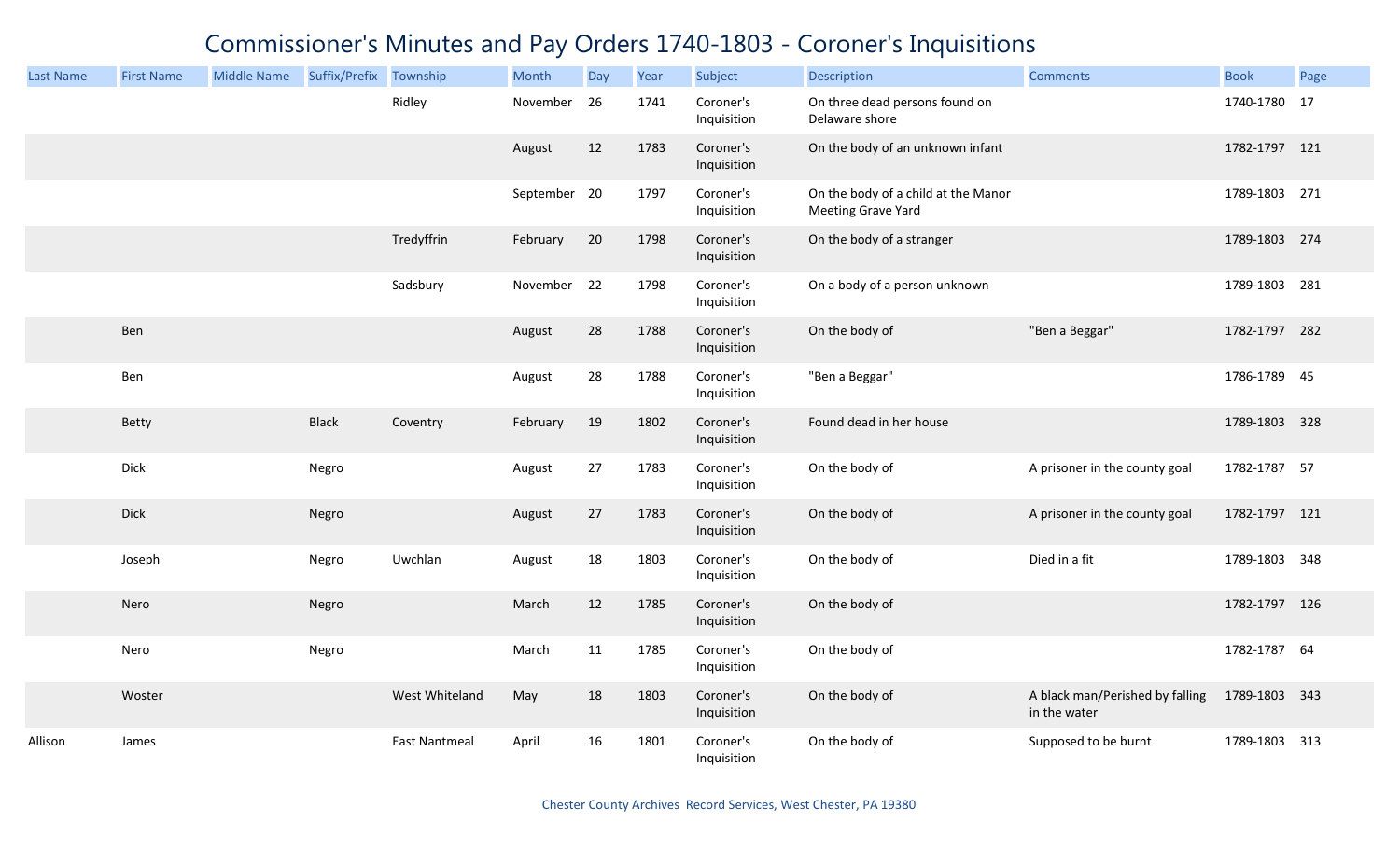| <b>Last Name</b> | <b>First Name</b> | <b>Middle Name</b> | Suffix/Prefix Township |               | Month        | Day          | Year | Subject                          | <b>Description</b>                                                   | <b>Comments</b> | <b>Book</b>   | Page |
|------------------|-------------------|--------------------|------------------------|---------------|--------------|--------------|------|----------------------------------|----------------------------------------------------------------------|-----------------|---------------|------|
| Bairford         | John              |                    |                        | Coventry      | August       | 19           | 1795 | Coroner's<br>Inquisition         | On the body of                                                       |                 | 1782-1797 326 |      |
| Bartholomew      | Benjamin          |                    | Esq.                   |               | August       | 27           | 1783 | Coroner's<br>Inquisition         | On the body of Negro Dick a prisoner<br>in the county goal           |                 | 1782-1787 57  |      |
| Beaty            | James             |                    |                        |               | May          | 23           | 1793 | Coroner's<br>Inquisition         | On the body of                                                       |                 | 1782-1797 311 |      |
| Bell             | Peter             |                    |                        |               | December 1   |              | 1790 | Coroner's<br>Inquisition         | On the body of                                                       |                 | 1782-1797 295 |      |
| Bevan            | Aubrey            |                    |                        |               | February     | 24           |      | 1741/42 Coroner's<br>Inquisition | On six persons found dead on<br>Delaware Shore                       | Coroner         | 1740-1780 18  |      |
| Bevan            | Aubrey            |                    |                        |               | March        | 25           | 1742 | Coroner's<br>Inquisition         | On six persons found dead on<br>Delaware Shore                       | Coroner         | 1740-1780 19  |      |
| Bevan            | Aubrey            |                    |                        |               | September 3  |              | 1743 | Coroner's<br>Inquisition         | On body of drowned man found at<br>Tinicum Island                    | Coroner         | 1740-1780 35  |      |
| Bevan            | Aubrey            |                    |                        |               | June         | $\mathbf{1}$ | 1743 | Coroner's<br>Inquisition         | On the body of a man found at<br>Tinicum Island                      |                 | 1740-1780 32  |      |
| Bones            | James             |                    |                        |               | August       | 19           | 1795 | Coroner's<br>Inquisition         | Coroner                                                              |                 | 1782-1797 326 |      |
| <b>Bones</b>     | James             |                    |                        | East Bradford | February     | 17           | 1796 | Coroner's<br>Inquisition         | On the body of a child beloning to a<br>negro woman to James Carters |                 | 1782-1797 331 |      |
| <b>Bradley</b>   | Ann               |                    |                        | London Grove  | November 20  |              | 1802 | Coroner's<br>Inquisition         | On the body of her bastard child                                     |                 | 1789-1803 338 |      |
| Brown            | Mary              |                    |                        |               | May          |              | 1780 | Coroner's<br>Inquisition         | On the body of her child                                             |                 | 1740-1780 268 |      |
| Brown            | Mary              |                    |                        |               | May          |              | 1780 | Coroner's<br>Inquisition         | On the body of the child of Mary<br>Brown                            |                 | 1740-1780 298 |      |
| Cain             | James             |                    |                        | Upper Oxford  | September 17 |              | 1799 | Coroner's<br>Inquisition         | On the body of                                                       | Murdered        | 1789-1803 289 |      |
| Carson           | Marian            |                    |                        |               | May          | 26           | 1784 | Coroner's<br>Inquisition         | On the body of                                                       |                 | 1782-1787 59  |      |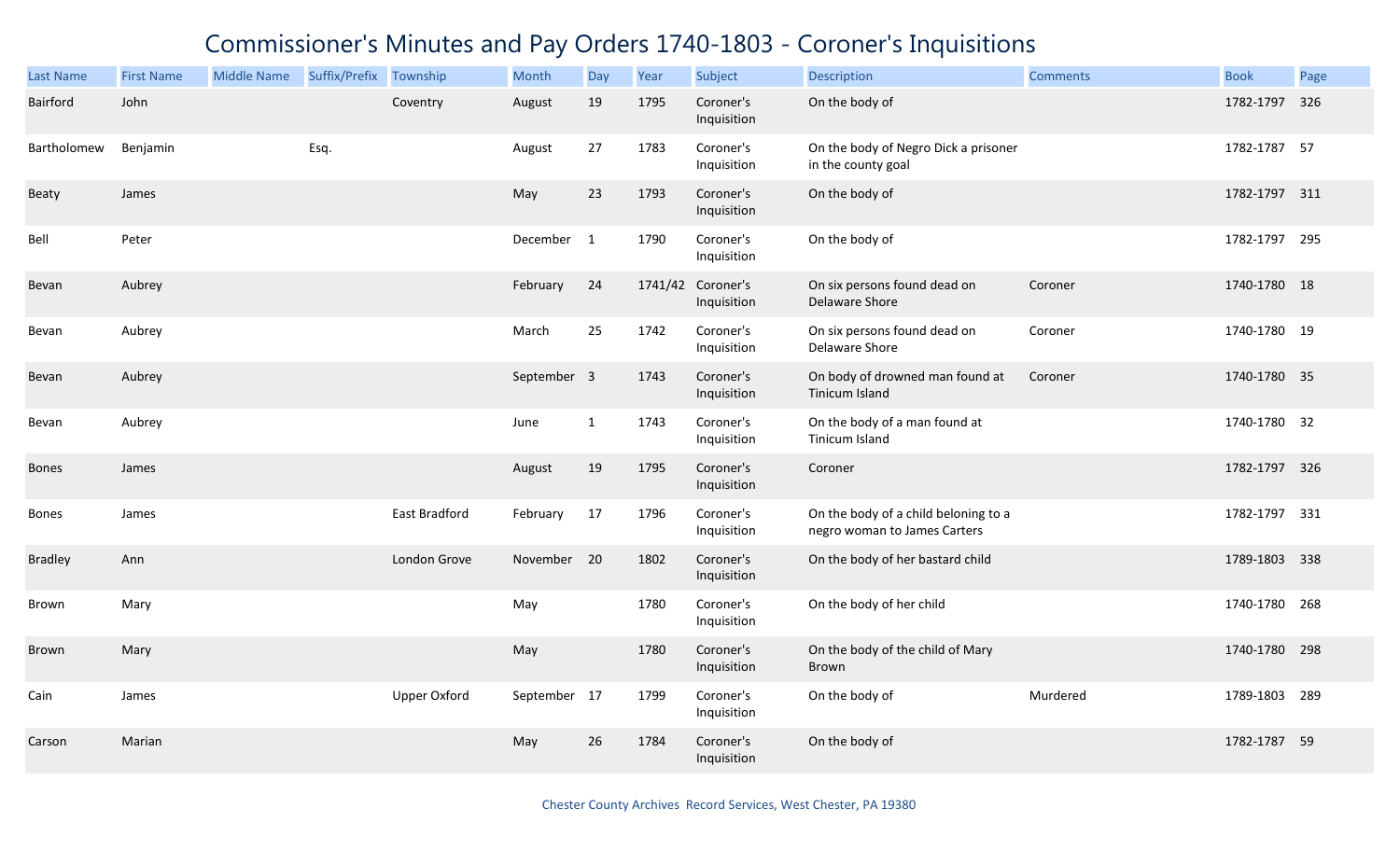| <b>Last Name</b> | <b>First Name</b> | <b>Middle Name</b> | Suffix/Prefix Township |                     | Month       | Day | Year | Subject                  | <b>Description</b>                | <b>Comments</b>            | <b>Book</b>   | Page |
|------------------|-------------------|--------------------|------------------------|---------------------|-------------|-----|------|--------------------------|-----------------------------------|----------------------------|---------------|------|
| Carson           | Marian            |                    |                        |                     | May         | 26  | 1784 | Coroner's<br>Inquisition | On the body of                    |                            | 1782-1797     | 123  |
| Caruthers        | Robert            |                    |                        | West Fallowfield    | August      | 19  | 1795 | Coroner's<br>Inquisition | On the body of                    |                            | 1782-1797 326 |      |
| Chapman          | Ann               |                    |                        |                     | August      | 31  | 1791 | Coroner's<br>Inquisition | On the body of                    |                            | 1782-1797 299 |      |
| Cheyney          | Thomas            |                    | Esq.                   |                     | February    |     | 1782 | Coroner's<br>Inquisition | Holding 3                         |                            | 1740-1780 365 |      |
| Cheyney          | Thomas            |                    | Esq.                   |                     | February    | 27  | 1783 | Coroner's<br>Inquisition | Taken on the body of John Dickson |                            | 1782-1787 56  |      |
| Clark            | Agness            |                    |                        | West Nottingham     | November 19 |     | 1801 | Coroner's<br>Inquisition | On the body of                    | Shot                       | 1789-1803 323 |      |
| Clingen          | William           |                    | Esq.                   |                     | August      | 29  | 1783 | Coroner's<br>Inquisition | On the body of Mary McGurk        |                            | 1782-1787 58  |      |
| Cowen            | Samuel            |                    |                        |                     | May         | 12  | 1791 | Coroner's<br>Inquisition | On the body of                    |                            | 1782-1797 298 |      |
| Davis            | Peter             |                    |                        | <b>West Chester</b> | June        | 18  | 1799 | Coroner's<br>Inquisition | On the body of                    |                            | 1789-1803 287 |      |
| Denny            | David             |                    | Esq.                   |                     | July        | 31  | 1780 | Coroner's<br>Inquisition | For holding two                   |                            | 1740-1780 270 |      |
| Denny            | David             |                    | Esq.                   |                     | July        | 31  | 1780 | Coroner's<br>Inquisition | Holding two inquests              |                            | 1740-1780 306 |      |
| Derry            | Flora             |                    |                        | Pennsbury           | December 21 |     | 1798 | Coroner's<br>Inquisition | On the body of                    | Negro woman burnt to death | 1789-1803 282 |      |
| Dickson          | John              |                    |                        |                     | February    | 27  | 1783 | Coroner's<br>Inquisition | On the body of                    |                            | 1782-1787 56  |      |
| Dixon            | John              |                    |                        |                     | February    | 27  | 1783 | Coroner's<br>Inquisition | On the body of                    |                            | 1782-1797 120 |      |
| Dodson           | Hannah            |                    |                        |                     | August      | 12  | 1783 | Coroner's<br>Inquisition | On the body of                    |                            | 1782-1787 57  |      |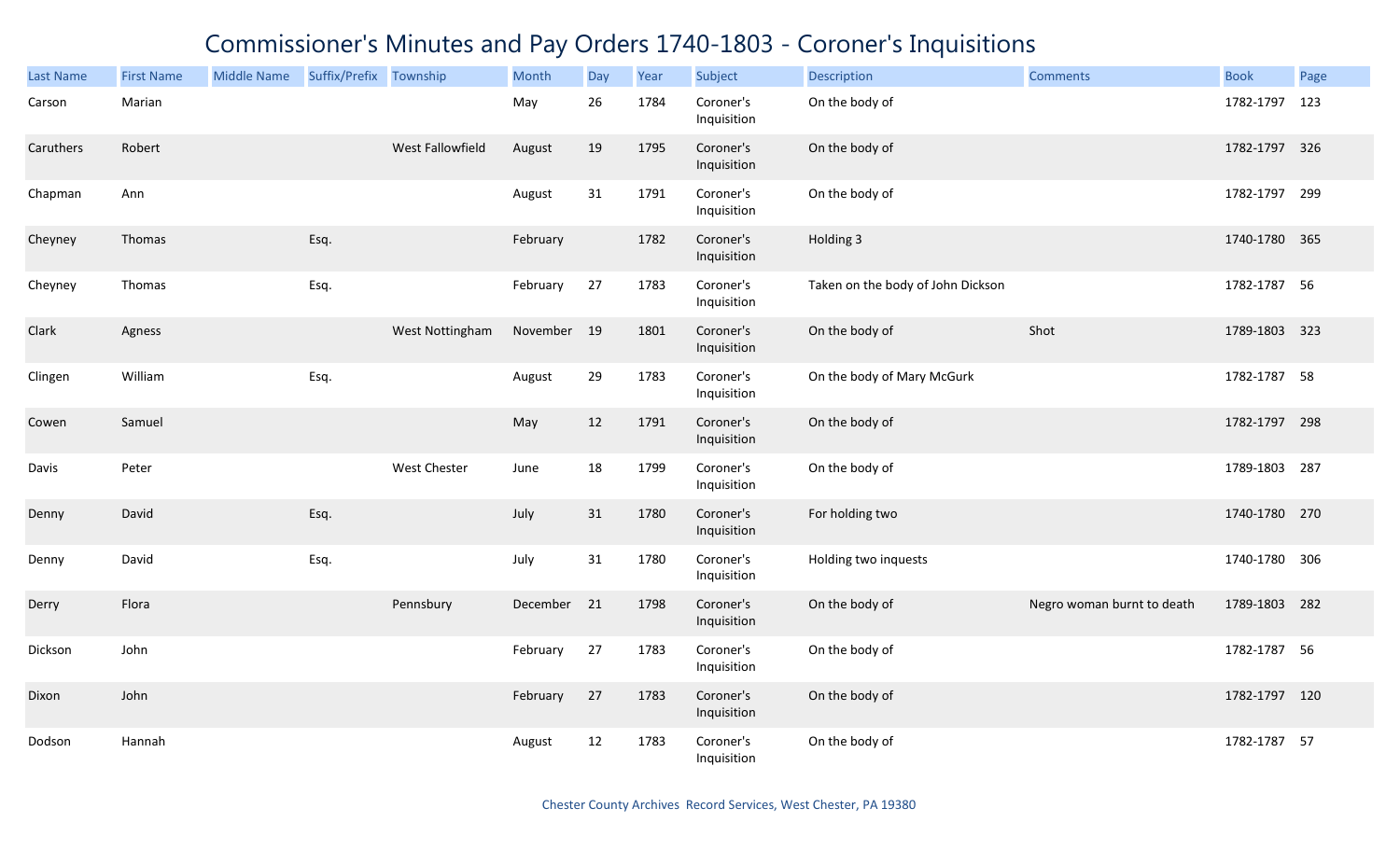| <b>Last Name</b> | <b>First Name</b> | <b>Middle Name</b> | Suffix/Prefix Township |                      | Month    | Day             | Year | Subject                  | <b>Description</b>                        | <b>Comments</b>        | <b>Book</b>   | Page |
|------------------|-------------------|--------------------|------------------------|----------------------|----------|-----------------|------|--------------------------|-------------------------------------------|------------------------|---------------|------|
| Dodson           | Hannah            |                    |                        |                      | August   | 12              | 1783 | Coroner's<br>Inquisition | On the body of                            |                        | 1782-1797 121 |      |
| Durborow         | John              |                    |                        |                      | May      | 28              | 1783 | Coroner's<br>Inquisition | On the body of                            | poor man               | 1782-1787 57  |      |
| Edwards          | William           |                    |                        |                      | May      | 5               | 1789 | Coroner's<br>Inquisition | On the body of                            |                        | 1782-1797 285 |      |
| Edwards          | William           |                    |                        |                      | May      | 5               | 1789 | Coroner's<br>Inquisition | On the body of                            |                        | 1786-1789 73  |      |
| Emore            | Andrew            |                    |                        | <b>East Nantmeal</b> | April    | 16              | 1801 | Coroner's<br>Inquisition | On the body of                            | Drowned                | 1789-1803 313 |      |
| Fibbit           | Michael           |                    |                        |                      | February | 23              | 1792 | Coroner's<br>Inquisition | On the body of                            |                        | 1782-1797 302 |      |
| Free             | William           |                    |                        |                      | May      | $5\phantom{.0}$ | 1789 | Coroner's<br>Inquisition | On the body of                            |                        | 1786-1789 73  |      |
| Free             | William           |                    |                        |                      | May      | 5               | 1789 | Coroner's<br>Inquisition | On the body of                            |                        | 1782-1797 285 |      |
| Gamble           | Margaret          |                    |                        |                      | February | 24              | 1791 | Coroner's<br>Inquisition | On the body of                            |                        | 1782-1797 297 |      |
| Gillin           | John              |                    |                        |                      | March    | 25              | 1741 | Coroner's<br>Inquisition | On the body of                            |                        | 1740-1780 8   |      |
| Graham           | John              |                    |                        | Honey Brook          | May      | 18              | 1801 | Coroner's<br>Inquisition | On the body of                            | Burned to death        | 1789-1803 315 |      |
| Gray             | Mary              |                    |                        | <b>West Nantmeal</b> | May      | 24              | 1798 | Coroner's<br>Inquisition | On the body of                            |                        | 1789-1803 277 |      |
| Griffith         | Dan               |                    | Esq.                   |                      | August   | 12              | 1783 | Coroner's<br>Inquisition | On the body of Hannah Dodson              | & on an infant unknown | 1782-1787 57  |      |
| Griffith         | Dan               |                    | Esq.                   |                      | May      | 28              | 1783 | Coroner's<br>Inquisition | On the body of John Durborow, poor<br>man |                        | 1782-1787 57  |      |
| Grubb            | Adam              |                    | Esq.                   |                      | October  | 30              | 1787 | Coroner's<br>Inquisition | On a person unknown                       |                        | 1782-1797 147 |      |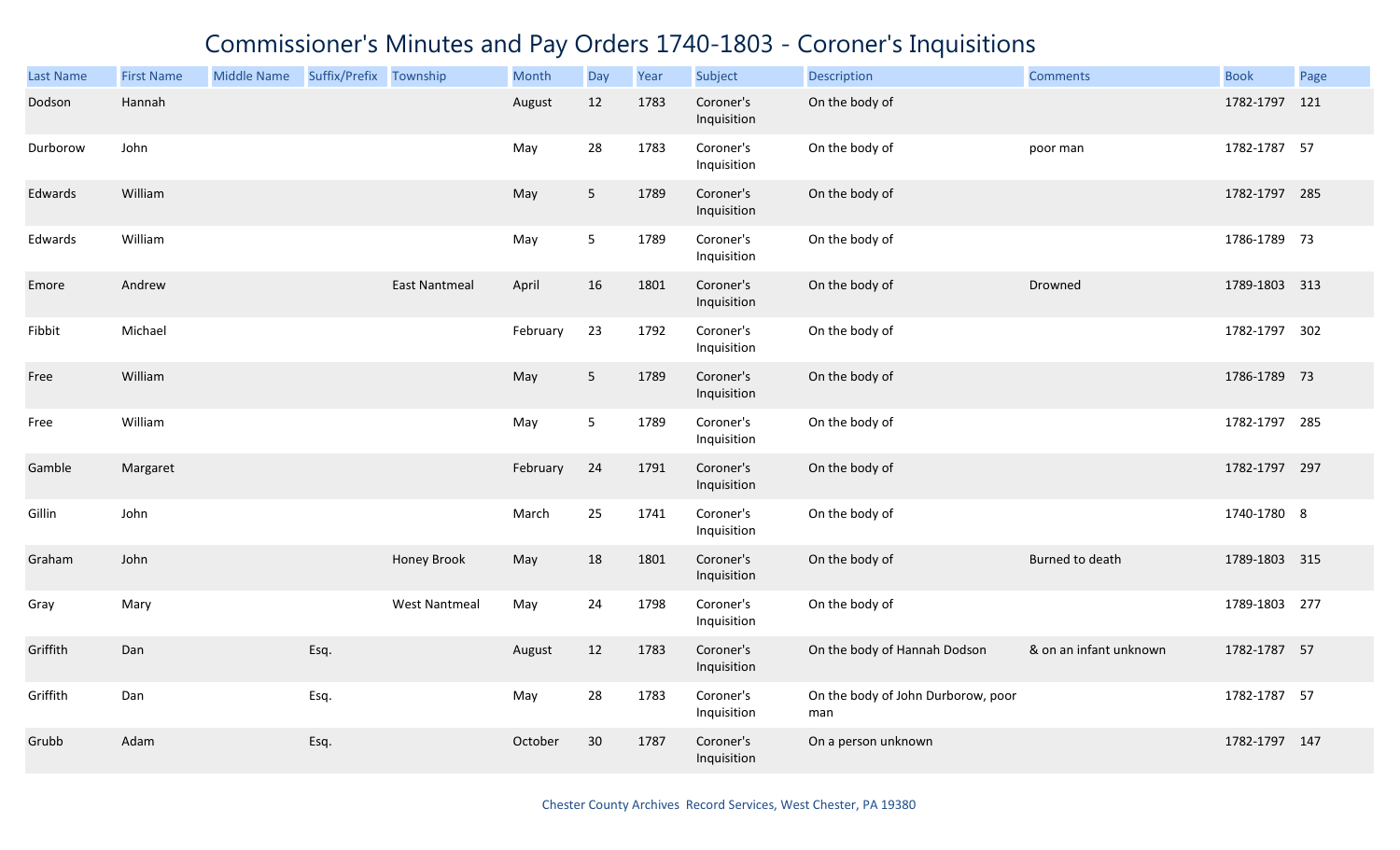| Last Name | <b>First Name</b> | <b>Middle Name</b> | Suffix/Prefix Township |                      | Month    | Day            | Year | Subject                  | <b>Description</b>                                               | <b>Comments</b>           | <b>Book</b>   | Page |
|-----------|-------------------|--------------------|------------------------|----------------------|----------|----------------|------|--------------------------|------------------------------------------------------------------|---------------------------|---------------|------|
| Hampton   | Benjamin          |                    |                        |                      | May      | 12             | 1791 | Coroner's<br>Inquisition | On the body of                                                   |                           | 1782-1797     | 298  |
| Hannum    | John              |                    | Esq.                   |                      | May      | 25             | 1779 | Coroner's<br>Inquisition | Body of a dead child found in<br>Brandywine                      |                           | 1740-1780 254 |      |
| Hannum    | John              |                    | Esq.                   |                      | January  | 17             | 1782 | Coroner's<br>Inquisition | Holding two inquests on poor bodies                              |                           | 1740-1780 364 |      |
| Hardy     | Daniel            |                    |                        | Goshen               | December | 18             | 1798 | Coroner's<br>Inquisition | On the body of                                                   | Frozen to death           | 1789-1803 282 |      |
| Harper    | John              |                    | Coroner                |                      | May      | 26             | 1784 | Coroner's<br>Inquisition | On the body of Marian Carson                                     |                           | 1782-1787 59  |      |
| Harper    | John              |                    | Esq.                   |                      | March    | 11             | 1785 | Coroner's<br>Inquisition | On the bodies of Delila Hewet,<br>Robert McNutt & Negro Nero     |                           | 1782-1787 64  |      |
| Harper    | John              |                    | Esq.                   |                      | July     | $\overline{2}$ | 1785 | Coroner's<br>Inquisition | Holding 5 inquisitions on two<br>unknown drowned persons, two    |                           | 1782-1787 65  |      |
| Harper    | John              |                    | Coroner                |                      | October  | 31             | 1787 | Coroner's<br>Inquisition | On a person unknown                                              |                           | 1782-1797 147 |      |
| Henox     | Samuel            |                    |                        | Honey Brook          | May      | 21             | 1796 | Coroner's<br>Inquisition | On the body of, a child                                          |                           | 1782-1797 332 |      |
| Heron     | Mary              |                    |                        | Kennett              | May      | 18             | 1803 | Coroner's<br>Inquisition | On the body of her male bastard child Found dead in bed with his | mother (being born alive) | 1789-1803 343 |      |
| Hewet     | Delila            |                    |                        |                      | March    | 11             | 1785 | Coroner's<br>Inquisition | On the body of                                                   |                           | 1782-1787 64  |      |
| Hinton    | Thomas            |                    |                        | <b>East Nantmeal</b> | August   | 25             | 1797 | Coroner's<br>Inquisition | On the body of                                                   |                           | 1789-1803 270 |      |
| Huwett    | Delila            |                    |                        |                      | March    | 12             | 1785 | Coroner's<br>Inquisition | On the body of                                                   |                           | 1782-1797 126 |      |
| Jefferis  | Elizabeth         |                    |                        | West Bradford        | February | 20             | 1796 | Coroner's<br>Inquisition | On the body of                                                   |                           | 1782-1797 331 |      |
| Johnston  | John              |                    |                        | <b>East Nantmeal</b> | February | 17             | 1800 | Coroner's<br>Inquisition | On the body of                                                   | Negro/Supposed murdered   | 1789-1803     | 295  |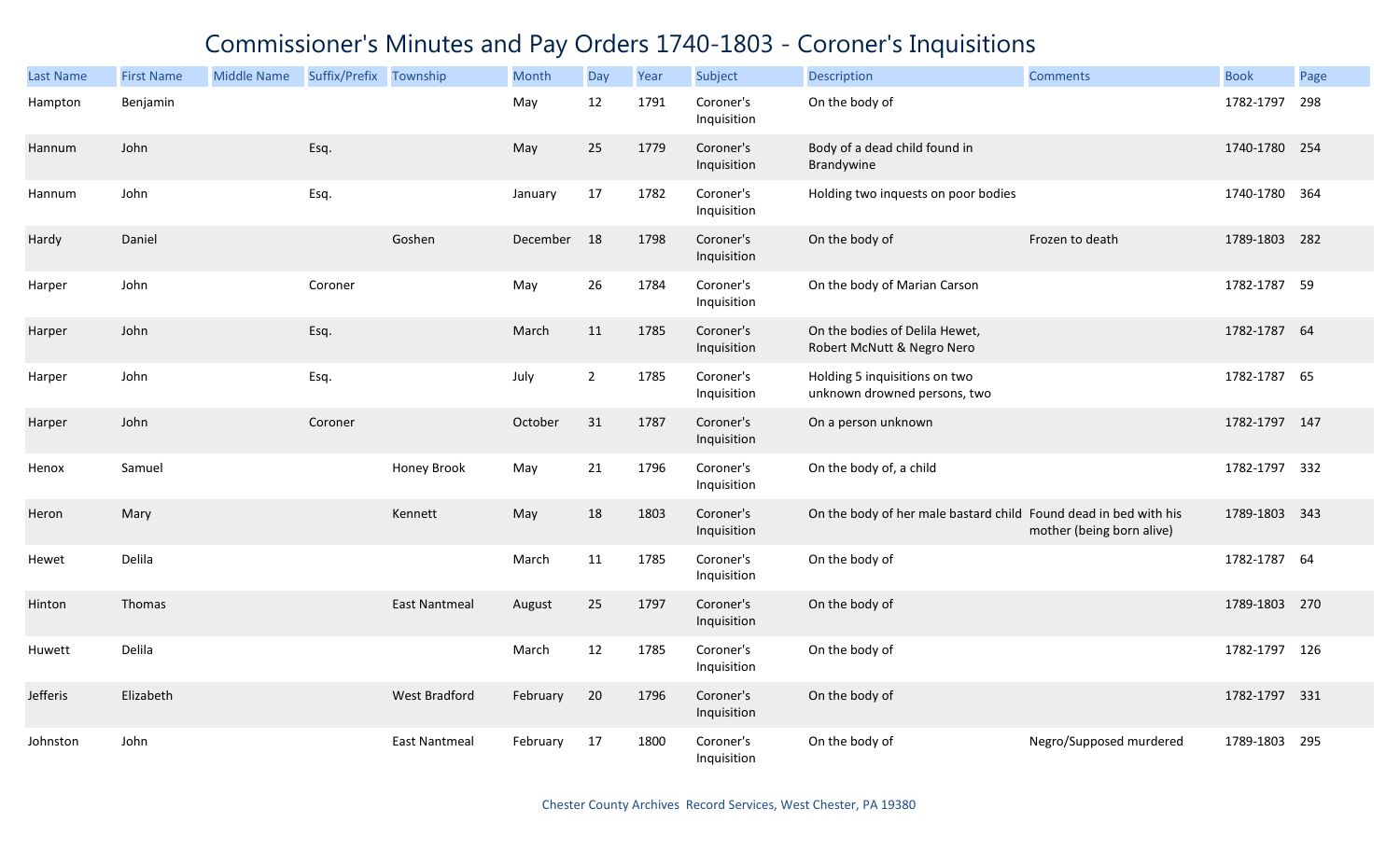| <b>Last Name</b> | <b>First Name</b> | <b>Middle Name</b> | Suffix/Prefix Township |                      | Month       | Day          | Year | Subject                  | <b>Description</b>                                    | <b>Comments</b>                            | <b>Book</b>   | Page |
|------------------|-------------------|--------------------|------------------------|----------------------|-------------|--------------|------|--------------------------|-------------------------------------------------------|--------------------------------------------|---------------|------|
| Johnston         | William           |                    |                        | <b>West Nantmeal</b> | February    | 19           | 1796 | Coroner's<br>Inquisition | On the body of                                        | A person drowned                           | 1782-1797     | 331  |
| Jones            | Sarah             |                    |                        | <b>East Nantmeal</b> | August      | 19           | 1799 | Coroner's<br>Inquisition | On the body of her child                              | Drowned                                    | 1789-1803     | 287  |
| Kelly            | William           |                    |                        |                      | October     | $\mathbf{1}$ | 1789 | Coroner's<br>Inquisition | On the body of                                        |                                            | 1782-1797 287 |      |
| Kerns            | Samuel            |                    |                        |                      | May         | 16           | 1797 | Coroner's<br>Inquisition | On the body of                                        |                                            | 1782-1797 339 |      |
| Levis            | Thomas            |                    |                        | Tinicum              | November    |              | 1780 | Coroner's<br>Inquisition | Holding an inquest on the body of a<br>person unknown |                                            | 1740-1780 274 |      |
| Levis            | Thomas            |                    |                        | Tinicum              | November 28 |              | 1780 | Coroner's<br>Inquisition | On body of a person unknown                           |                                            | 1740-1780 338 |      |
| Lourins          | Isaac             |                    |                        |                      | November 10 |              | 1792 | Coroner's<br>Inquisition | On the body of                                        |                                            | 1782-1797 306 |      |
| Mattson          | Alexander         |                    |                        | London Grove         | March       | 17           | 1801 | Coroner's<br>Inquisition | On the body of                                        | Killed by a fall from a hay loft           | 1789-1803 312 |      |
| McCallister      | Tector            |                    |                        |                      | May         | 5            | 1789 | Coroner's<br>Inquisition | On the body of                                        |                                            | 1782-1797 285 |      |
| McCallister      | Tector            |                    |                        |                      | May         | 5            | 1789 | Coroner's<br>Inquisition | On the body of                                        |                                            | 1786-1789 73  |      |
| <b>McClemens</b> | Michael           |                    |                        | West Marlborough     | February    | 23           | 1803 | Coroner's<br>Inquisition | On the body of                                        |                                            | 1789-1803 340 |      |
| McCook           | Daniel            |                    |                        | Honey Brook          | May         | 20           | 1801 | Coroner's<br>Inquisition | On the body of                                        | Found dead                                 | 1789-1803 315 |      |
| McGowan          | John              |                    |                        | East Nottingham      | August      | 21           | 1799 | Coroner's<br>Inquisition | On the body of                                        |                                            | 1789-1803     | 288  |
| McGullian        | James             |                    |                        | Tredyffrin           | November    | 16           | 1801 | Coroner's<br>Inquisition | On the body of                                        | Died at the Bear Tavern of<br>intoxication | 1789-1803 321 |      |
| <b>McGurk</b>    | Mary              |                    |                        |                      | August      | 29           | 1783 | Coroner's<br>Inquisition | On the body of                                        |                                            | 1782-1797 121 |      |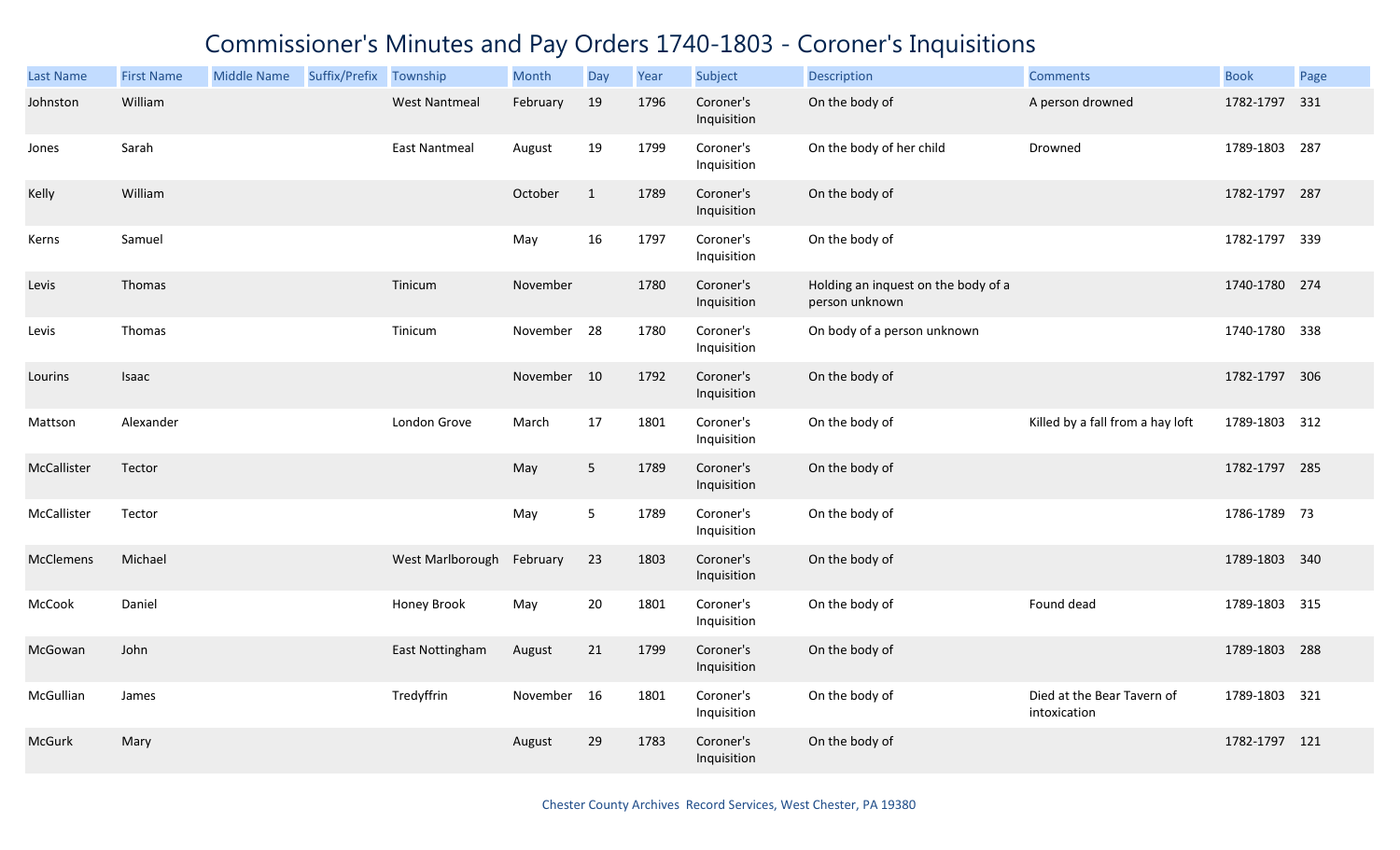| <b>Last Name</b> | <b>First Name</b> | <b>Middle Name</b> | Suffix/Prefix Township |                      | Month       | Day | Year | Subject                  | <b>Description</b>                                                     | <b>Comments</b> | <b>Book</b>   | Page |
|------------------|-------------------|--------------------|------------------------|----------------------|-------------|-----|------|--------------------------|------------------------------------------------------------------------|-----------------|---------------|------|
| McGurk           | Mary              |                    |                        |                      | August      | 29  | 1783 | Coroner's<br>Inquisition | On the body of                                                         |                 | 1782-1787     | 58   |
| McNeal           | Agnes             |                    |                        |                      | August      | 24  | 1798 | Coroner's<br>Inquisition | On the body of                                                         | In March last   | 1789-1803 279 |      |
| McNeal           | John              |                    |                        |                      | February    | 23  | 1792 | Coroner's<br>Inquisition | On the body of                                                         |                 | 1782-1797 302 |      |
| McNutt           | Robert            |                    |                        |                      | March       | 11  | 1785 | Coroner's<br>Inquisition | On the body of                                                         |                 | 1782-1787 64  |      |
| McNutt           | Robert            |                    |                        |                      | March       | 12  | 1785 | Coroner's<br>Inquisition | On the body of                                                         |                 | 1782-1797 126 |      |
| Mee              | William           |                    |                        | <b>East Nantmeal</b> | August      | 19  | 1795 | Coroner's<br>Inquisition | On the body of                                                         |                 | 1782-1797 325 |      |
| Mitchell         | Alexander         |                    |                        | Sadsbury             | February    | 19  | 1799 | Coroner's<br>Inquisition | On the body of a female mulatto<br>child of Alexander Mitchell's negro |                 | 1789-1803 283 |      |
| Morgan           | Thomas            |                    |                        |                      | August      | 29  | 1744 | Coroner's<br>Inquisition | Of a man found drowned at Marcus<br>Hook                               |                 | 1740-1780 44  |      |
| Morris           | Richard           | H.                 | Esq.                   |                      | February    | 27  | 1789 | Coroner's<br>Inquisition | On a body of a person unknown                                          |                 | 1782-1797 285 |      |
| Moss             | John              |                    |                        | Lower Oxford         | November 22 |     | 1798 | Coroner's<br>Inquisition | On the body of                                                         |                 | 1789-1803 281 |      |
| Nixon            | Andrew            |                    |                        |                      | February    | 16  | 1796 | Coroner's<br>Inquisition | On the body of                                                         | A negro         | 1782-1797 330 |      |
| O'Neill          | Constantine       |                    |                        |                      | November 20 |     | 1792 | Coroner's<br>Inquisition | On the body of                                                         |                 | 1782-1797 307 |      |
| Orner            |                   |                    |                        |                      | August      | 19  | 1795 | Coroner's<br>Inquisition | On the body of a child supposed to<br>be Mary Orner's                  |                 | 1782-1797 325 |      |
| Orner            | Mary              |                    |                        |                      | August      | 19  | 1795 | Coroner's<br>Inquisition | On the body of a child supposed to<br>be hers                          |                 | 1782-1797 325 |      |
| Ottley           |                   |                    |                        |                      | September 3 |     | 1743 | Coroner's<br>Inquisition | On the body of a child supposed to<br>be murdered by Ann Ottley        |                 | 1740-1780 35  |      |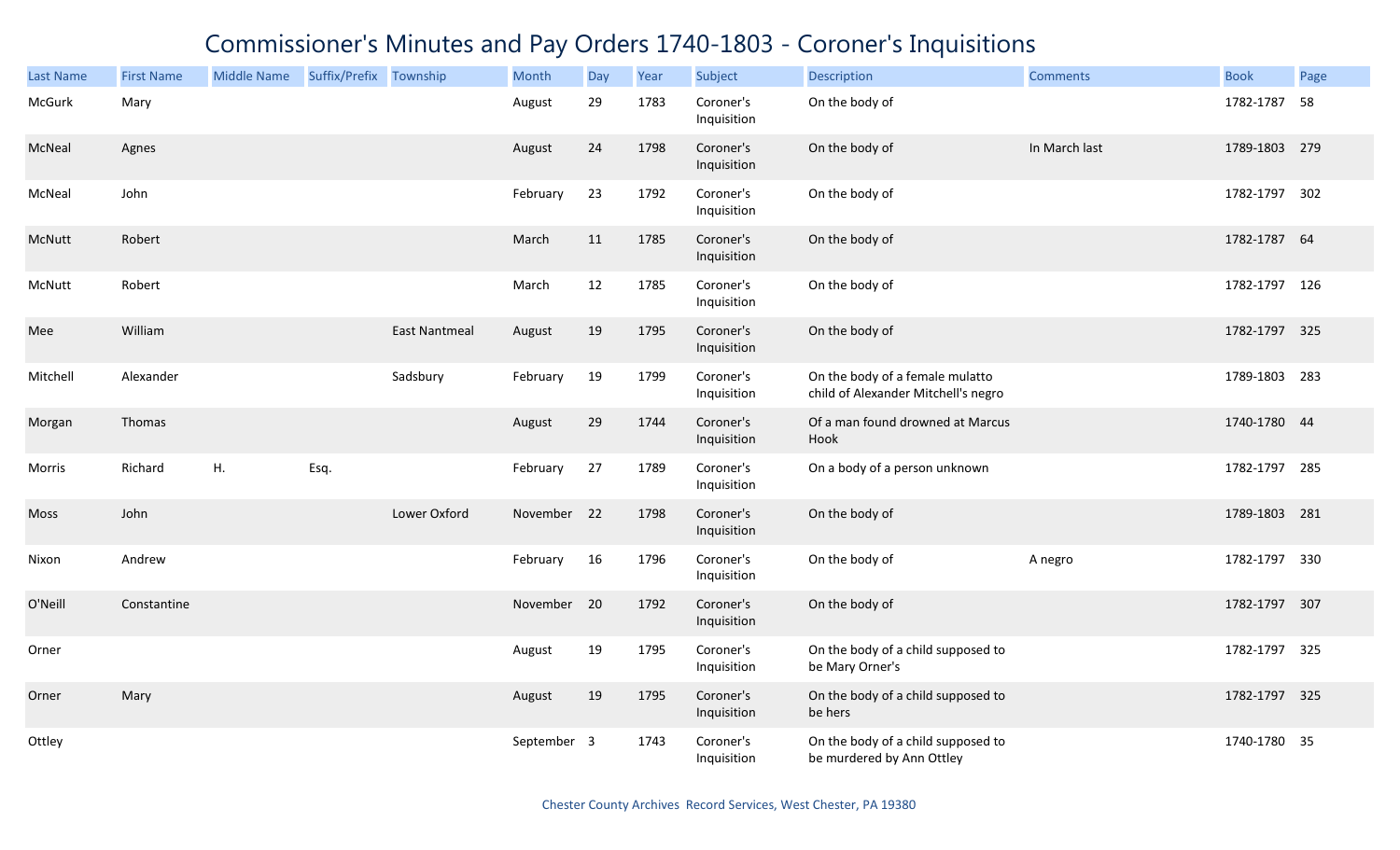| <b>Last Name</b> | <b>First Name</b> | <b>Middle Name</b> | Suffix/Prefix Township |              | Month       | Day            | Year | Subject                  | <b>Description</b>                     | <b>Comments</b>              | <b>Book</b>   | Page |
|------------------|-------------------|--------------------|------------------------|--------------|-------------|----------------|------|--------------------------|----------------------------------------|------------------------------|---------------|------|
| Parvin           | Thomas            | Ρ.                 |                        | London Grove | August      | 20             | 1799 | Coroner's<br>Inquisition | On the body of                         |                              | 1789-1803     | 288  |
| Polick           | George            |                    |                        | Brandywine   | February    | 19             | 1799 | Coroner's<br>Inquisition | On the body of                         |                              | 1789-1803     | 283  |
| Porter           | William           |                    |                        | Springfield  | February    | 23             | 1779 | Coroner's<br>Inquisition | Found dead January 1779                |                              | 1740-1780 252 |      |
| Richardson       | Samuel            |                    |                        | New Garden   | February    | 19             | 1799 | Coroner's<br>Inquisition | On the body of                         |                              | 1789-1803 283 |      |
| Richey           | Adam              |                    |                        |              | August      | 29             | 1786 | Coroner's<br>Inquisition | On the body of                         |                              | 1782-1797 136 |      |
| Richey           | Adam              |                    |                        |              | August      | 29             | 1786 | Coroner's<br>Inquisition | Held on the body of Adam Richey        |                              | 1786-1789 26  |      |
| Ross             | Thomas            |                    | Negro                  |              | August      | 18             | 1803 | Coroner's<br>Inquisition | On the body of                         | Died suddenly in goal        | 1789-1803 348 |      |
| Rowe             | John              |                    |                        |              | November 4  |                | 1797 | Coroner's<br>Inquisition | On the body of                         |                              | 1789-1803 271 |      |
| Rue              | Benjamin          |                    | Coroner                |              | May         | 29             | 1783 | Coroner's<br>Inquisition | On the body of Michael Ward            | & a person unknown           | 1782-1787 57  |      |
| Schofield        | Nathan            |                    | Esq.                   |              | November 20 |                | 1794 | Coroner's<br>Inquisition | Held on a person unknown               |                              | 1782-1797 320 |      |
| Scholfield       | Nathan            |                    | Esq.                   |              | February    | 26             | 1790 | Coroner's<br>Inquisition | Held on the body of a woman<br>unknown |                              | 1782-1797 291 |      |
| Shark            | Daniel            |                    |                        |              | October     | 16             | 1792 | Coroner's<br>Inquisition | On the body of                         |                              | 1782-1797 305 |      |
| Shaw             | James             |                    |                        |              | August      | 18             | 1794 | Coroner's<br>Inquisition | On the body of                         |                              | 1782-1797 319 |      |
| Smith            | James             |                    |                        |              | July        | $\overline{2}$ | 1785 | Coroner's<br>Inquisition | On the body of                         | Held by William Heslet, Esq. | 1782-1787 65  |      |
| Smith            | James             |                    |                        |              | July        | $\overline{2}$ | 1785 | Coroner's<br>Inquisition | On the body of                         |                              | 1782-1797 127 |      |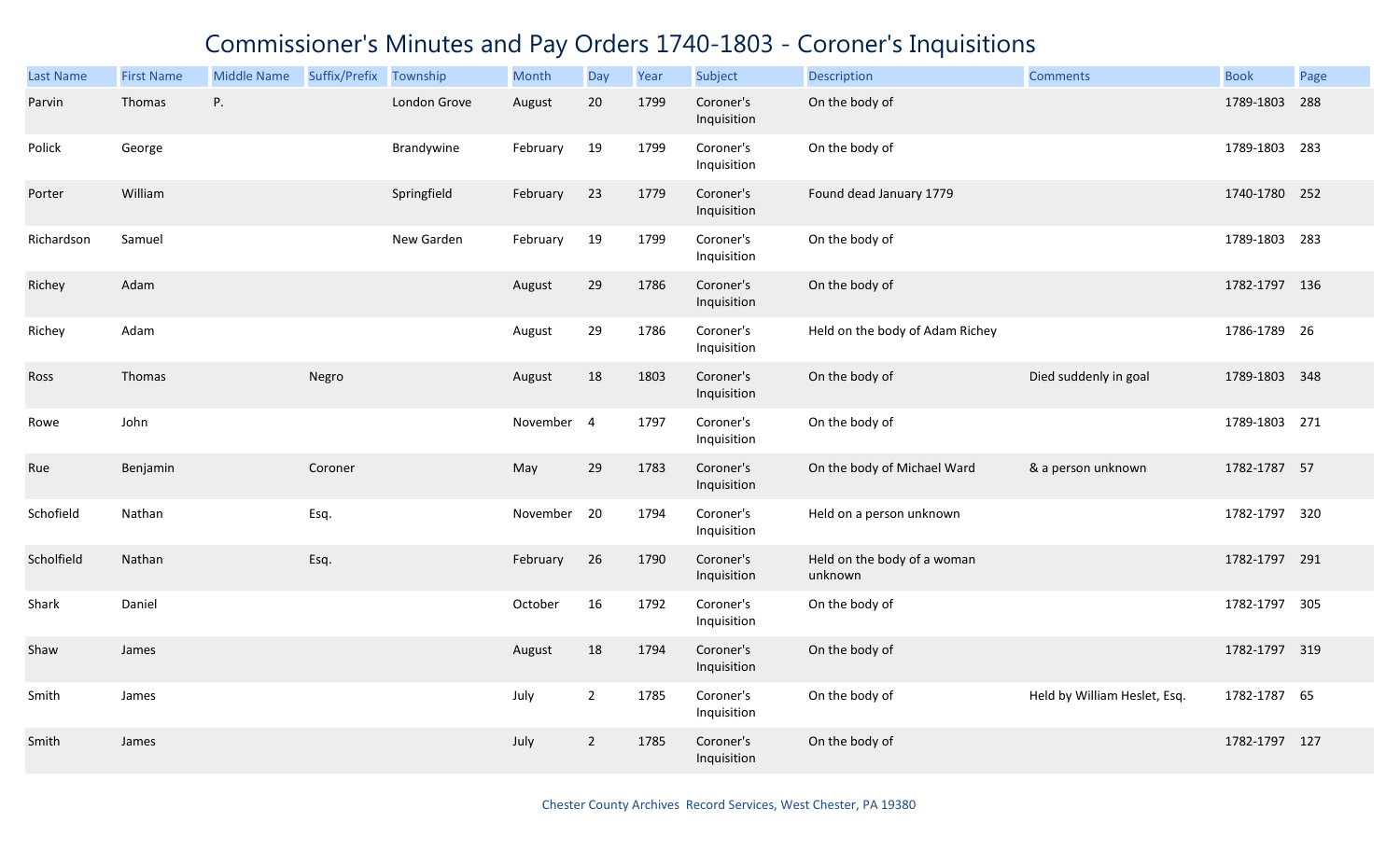| <b>Last Name</b> | <b>First Name</b> | <b>Middle Name</b> | Suffix/Prefix Township |                | Month       | Day          | Year | Subject                  | <b>Description</b>                             | <b>Comments</b>                                              | <b>Book</b>   | Page |
|------------------|-------------------|--------------------|------------------------|----------------|-------------|--------------|------|--------------------------|------------------------------------------------|--------------------------------------------------------------|---------------|------|
| Smith            | Mary              |                    |                        |                | August      | 21           | 1792 | Coroner's<br>Inquisition | On the body of                                 |                                                              | 1782-1797     | 304  |
| Smith            | Rebekah           |                    |                        | Newlin         | November 19 |              | 1795 | Coroner's<br>Inquisition | On the body of                                 |                                                              | 1782-1797 329 |      |
| Snow             | Ben               |                    | Negro                  |                | August      | 22           | 1801 | Coroner's<br>Inquisition | On the body of                                 | Cut his throat in goal/Last name<br>found in June 16th entry | 1789-1803 318 |      |
| Spear            | William           |                    |                        | Tredyffrin     | November 22 |              | 1797 | Coroner's<br>Inquisition | On the body of                                 |                                                              | 1789-1803 272 |      |
| Stewart          | Peter             |                    |                        |                | October     | $\mathbf{1}$ | 1789 | Coroner's<br>Inquisition | On the body of                                 |                                                              | 1782-1797 287 |      |
| Strickland       | Hugh              |                    |                        |                | July        | 19           | 1800 | Coroner's<br>Inquisition | On the body of                                 | Died with the heat & use of cold 1789-1803 302<br>water      |               |      |
| Taylor           | William           |                    |                        |                | December 1  |              | 1790 | Coroner's<br>Inquisition | On the body of                                 |                                                              | 1782-1797 295 |      |
| Thompson         | Robert            |                    |                        |                | May         | 6            | 1789 | Coroner's<br>Inquisition | On the body of                                 |                                                              | 1782-1797 285 |      |
| Thompson         | Robert            |                    |                        |                | May         | 6            | 1789 | Coroner's<br>Inquisition | On the body of                                 |                                                              | 1786-1789 73  |      |
| Thompson         | William           |                    |                        |                | May         | 16           | 1797 | Coroner's<br>Inquisition | On the body of                                 |                                                              | 1782-1797 339 |      |
| Trapnell         | John              |                    |                        |                | August      | 25           | 1767 | Coroner's<br>Inquisition | For taking inquisition & burying a<br>stranger |                                                              | 1740-1780 142 |      |
| Tussy            | John              |                    |                        | East Whiteland | February    | 23           | 1803 | Coroner's<br>Inquisition | On the body of                                 |                                                              | 1789-1803 340 |      |
| Vernon           | Edward            |                    | Esq.                   |                | September 1 |              | 1785 | Coroner's<br>Inquisition | On a dead body unknown                         |                                                              | 1782-1787 65  |      |
| Vernon           | Edward            |                    | Esq.                   |                | November 29 |              | 1785 | Coroner's<br>Inquisition | On a person unknown                            |                                                              | 1782-1787 76  |      |
| Wakefield        | Charlotte         |                    |                        | London Grove   | August      | 21           | 1800 | Coroner's<br>Inquisition | On the body of                                 | Child, drowned                                               | 1789-1803 303 |      |